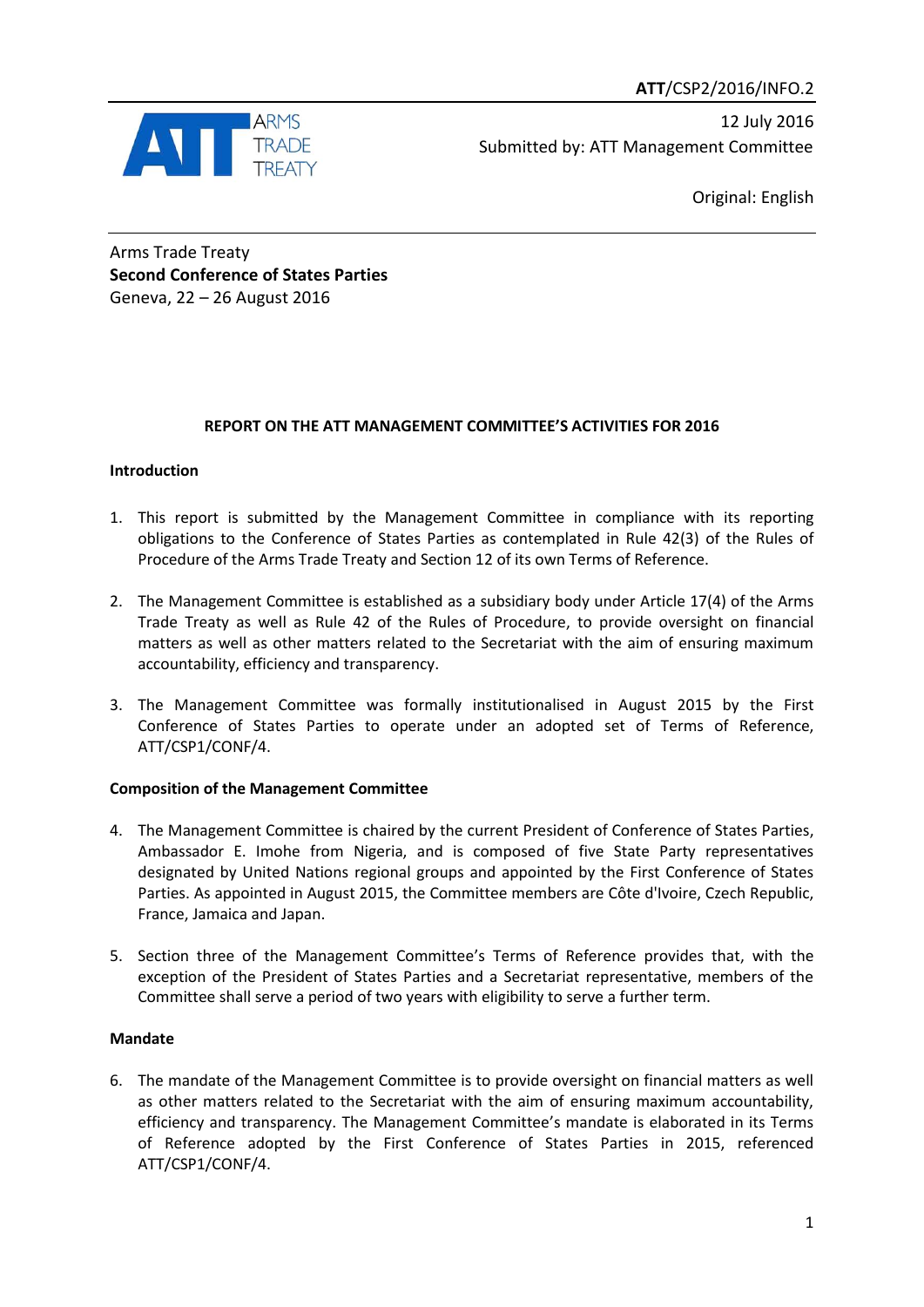#### **Method of Work**

- 7. In carrying out its functions, the Management Committee relies on the provisions of the Treaty, its Terms of Reference, the Directive of States Parties to the Secretariat and any other decision taken by the Conference of States Parties for execution.
- 8. The Management Committee conducts its work, its meetings and takes decisions in accordance with the provisions of the ATT Rules of Procedures with particular reference to Rule 42 and 43.
- 9. The Management Committee conducts its work through formal meetings as well as exchange of documents through emails, with the Management Committee's summaries which are posted on the ATT website used as a mechanism of communicating progress of work to States Parties throughout the year.

#### **Management Committee's Interim Administrative Tasks**

- 10. As per paragraph 32 of its Final report, the First Conference of States Parties decided, as an interim measure to bridge institutional arrangements between the CSP1 and the time at which the newly appointed Head of the Secretariat takes up his duties, to entrust the Management Committee, with the support of UNDP, to assist with the administrative tasks as necessary to implement the decisions of the First Conference of States Parties. The UNDP support was to be rendered on cost recovery basis. The administrative activities listed hereunder were considered by the First Conference of States Parties as necessary to be undertaken by the Management Committee in the period up to the second ordinary session:
	- a. Further the plans for the operationalization of the Secretariat including the development of a workplan for the Secretariat;
	- b. Initiate the assessment of States Parties enabling contributions for the CSP and any subsidiary bodies it may establish and for the Secretariat;
	- c. Establish a programme for the Management Committee;
	- d. Ensure a mechanism for receiving reports under Article 13, and national control lists pursuant to Article 5.4, and national point(s) of contact pursuant to Article 5.6 as well as identifying competent national authorities in accordance with Article 5.5 of the Treaty.
	- e. The organisation of the Extraordinary Meeting early in the new year of 2016 at the seat of the Secretariat, for the duration of one (1) day to review and consider for adoption, the draft proposal concerning the administrative arrangements of the Secretariat and subsequent to this, a revision of the provisional budgets referred to.

#### **Management Committee Deliverables and Activities**

11. In the context of the foregoing, the Management Committee conducted a number of activities with success. For the period under review, the Management Committee held a total of 11 formal meetings in Geneva, Switzerland. The record of such formal meetings is contained in the Management Committee Summaries that are posted on the restricted part of the ATT website for information to States Parties on Management Committee activities.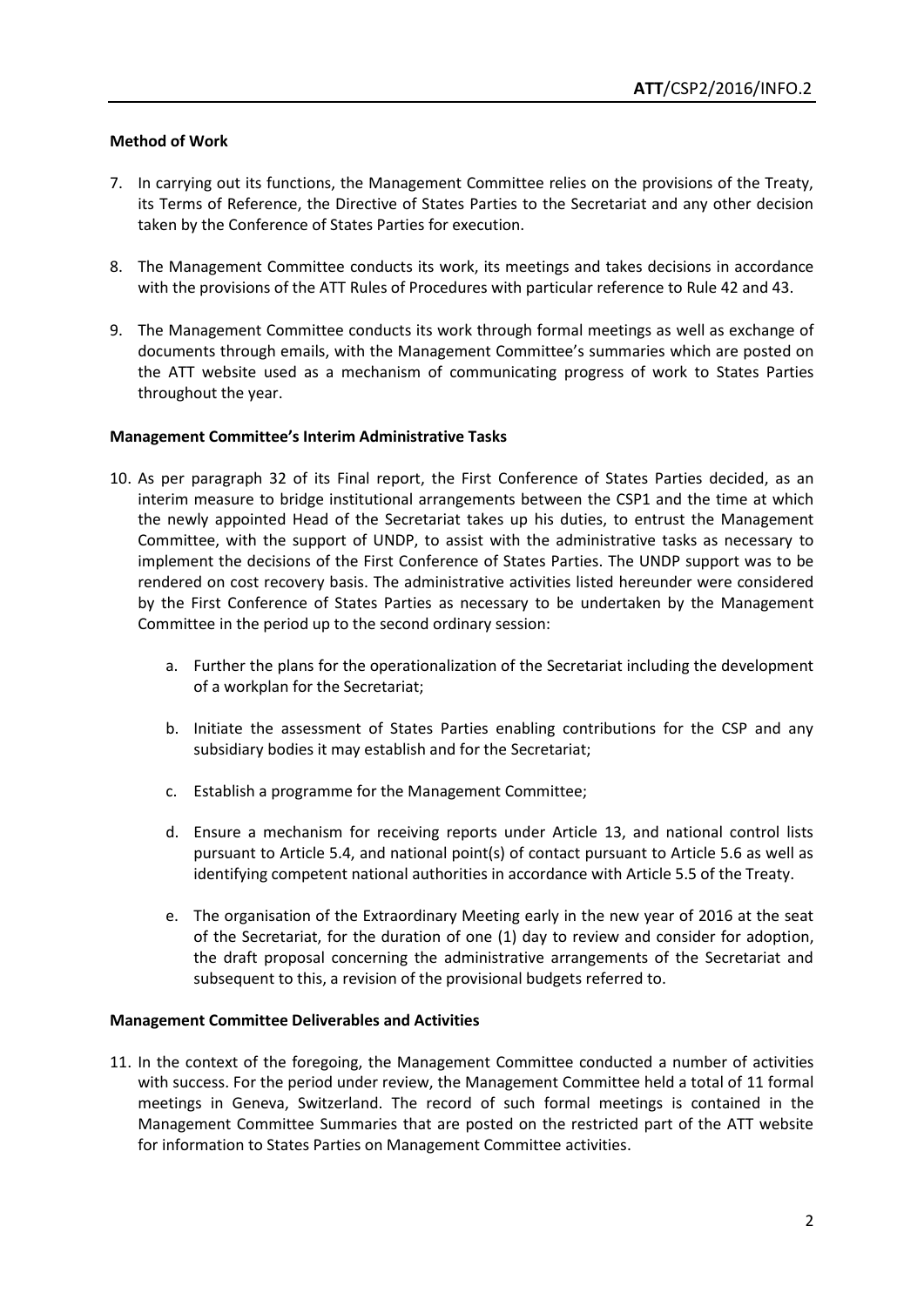- 12. In the implementation of its work, as supported earlier by UNDP and later by the Interim Head of Secretariat, the Management Committee realised the following deliverables to be reviewed by the Second Conference of States Parties as per Section 11 of the Management Committee's Terms of Reference:
	- a. Initiated a process for assessed financial contributions by States. This process included the issuing of notices of assessed contributions as well as the receipt of such assessed contributions. As a result of this process, sufficient funds were raised to issue the contract for the Interim Head of the Secretariat in February 2016.
	- b. Facilitated the establishment of an effective mechanism for notifying, receiving and posting of Initial and Annual Reports under Article 13 of the Arms Trade Treaty, and national control lists under Article 5.4, and national point(s) of contact under Article 5.6 of the Treaty.
	- c. Consequent upon the designation of Geneva, Switzerland as the seat of the ATT Secretariat, the Management Committee successfully negotiated two agreements with Switzerland as the Host State:
		- i. The Headquarters' Agreement between the ATT Secretariat and the Swiss Federal Council outlining the status, privileges and immunities accorded to the Secretariat as an international organization. This Agreement was adopted by consensus by the Extraordinary Meeting of 29 February 2016 as document ATT/CSP2/2016/EM/WP.1/Rev.1 and signed on 13 June 2016 by the Secretariat and the Swiss Federal Council.
		- ii. The Agreement between the Host State and the ATT Secretariat on Administrative and Financial Arrangements extended by the Host State to the Secretariat. This Agreement was adopted by silence procedure on 01 April 2016 and signed between the Secretariat and the Swiss Federal Council through exchange of letters on 13 June 2016.
	- d. Elaborated the proposal for the Secretariat's organisational structure, including the confirmation of three staff positions (i.e. P4, P3 and P2) as well as the confirmation of the staff contracts length and applicable procedure for extension. This was submitted to the Extraordinary Meeting through document ATT/CSP2/2016/EM/WP.1/Rev.2. This proposal was adopted by the Extraordinary Meeting of 29 February 2016 for implementation.
	- e. Oversaw the successful organisation of the 29 February 2016 Extraordinary Meeting to the Second Conference of States Parties in terms of logistical arrangements and related matters.
	- f. Pursuant to the Extraordinary Meeting's decision as contained in paragraph 24 of ATT/CSP2/2016/EM/6, the Management Committee oversaw the development of the Secretariat's Staff Rules and Regulations inclusive of the remuneration package and insurance policy tailored to the UN staff policy. The Secretariat Staff Rules and Regulations were ultimately adopted through silence procedure by States Parties on 25 May 2016. The adopted Secretariat's Staff Rules and Regulations form the basis of all Secretariats' staff management processes as well as staff recruitment.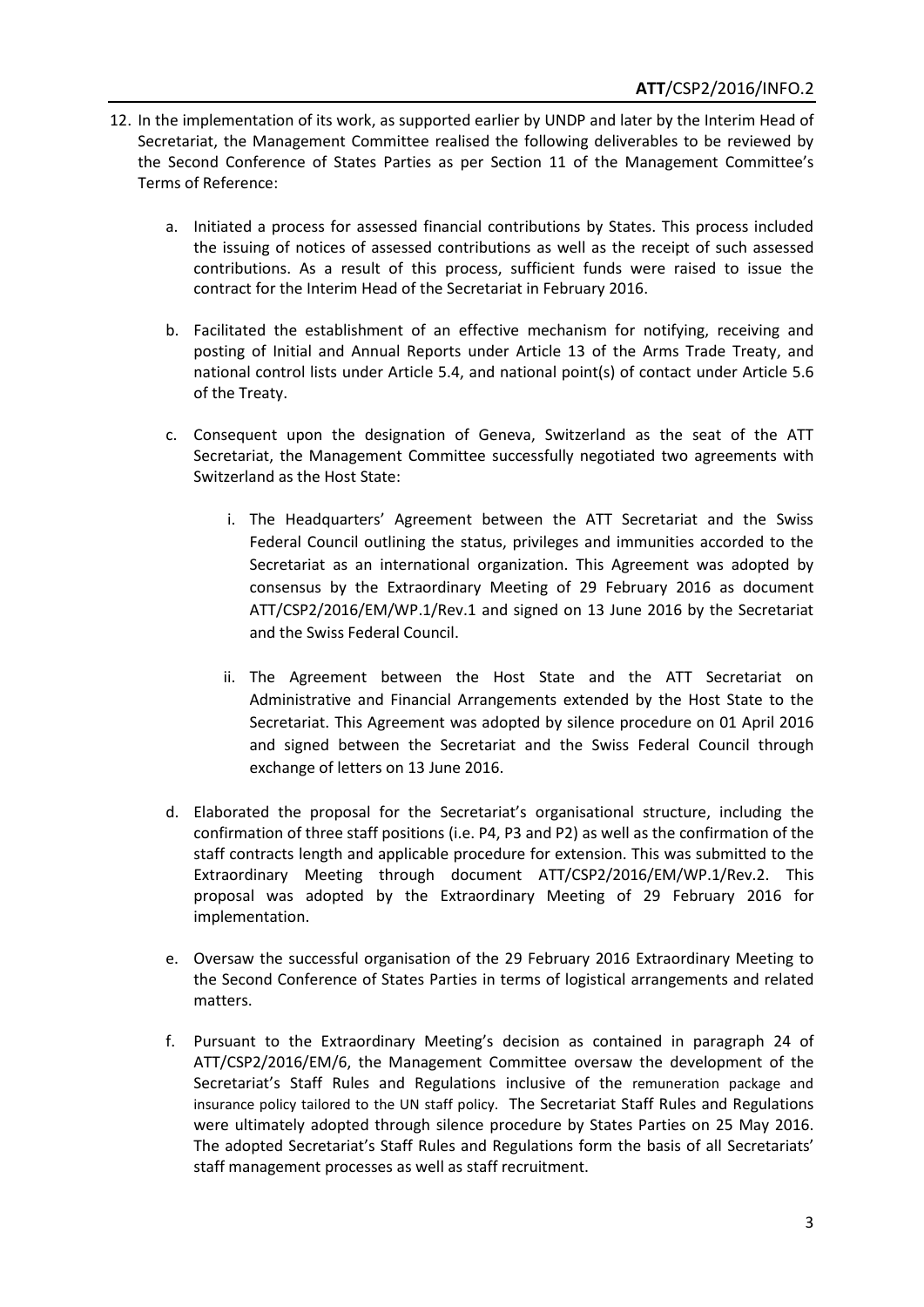- g. In accordance with paragraph 25 of the Extraordinary Meeting's final report, ATT/CSP2/2016/EM/6, the Management Committee formed part of the Evaluation Committee that ran the process for the recruitment of the permanent Head of the Secretariat.
- h. As part of its mandate arising from the Terms of Reference, the Management Committee provided oversight over the development of the Secretariat's job description and the recruitment for the other staff positions at the Secretariat.
- i. Pursuant to Rule 4 (1) of the ATT Financial Rules and Section 10 of its own Terms Reference, the Management Committee reviewed the 2017 Budget Estimates for the Secretariat and the Third Conference of States Parties and provided oversight over the general financial management in the Secretariat. The reviewed 2017 Budget Estimates have been submitted for consideration by the Second Conference of States Parties.

#### **Budgetary Implications**

13. In execution of its mandated functions in the period under review, the Management Committee did not incur any financial expenditure to be carried by the ATT budget.

**\*\*\***